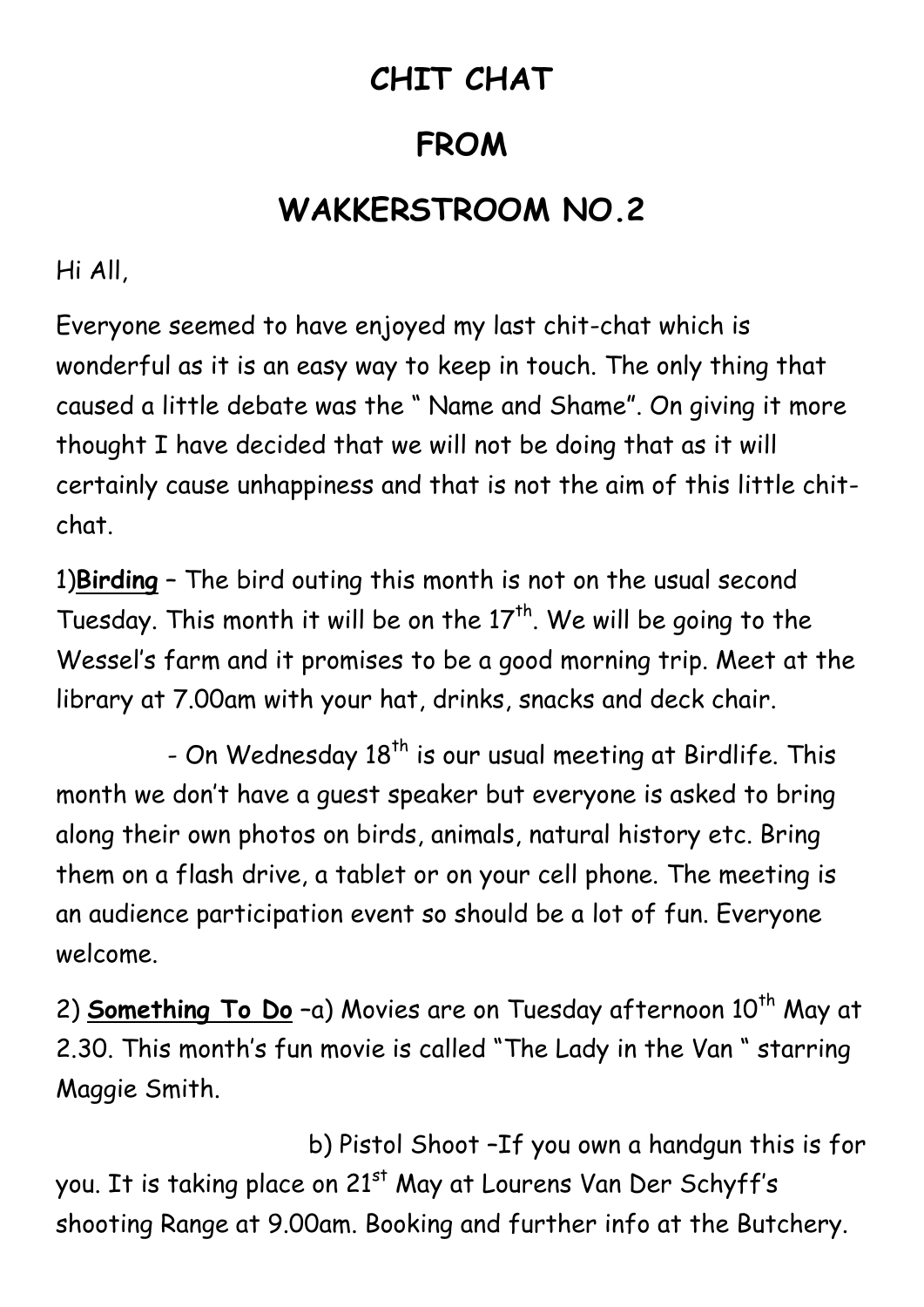c) Mountain Challenge – Get the tekkies out of mothballs and support Rupert and Gwynne to make this event a howling success. They are reviving this race and have put in a lot of work. It is on 18<sup>th</sup> May and starts at 8.00am.

 d) The Crowned Crane – Saturday from 12.00 boerie rolls and hot dogs while you watch sport with like minded people. This Saturday 14<sup>th</sup> May will feature Rugby -Cheetahs vs Kings at 17.00pm and Lions vs Blues at 19.00pm.

On Sunday The Spanish Grand Prix is at 14.00pm.

 e) Car Boot Sale – The next car boot sale is on Saturday 25<sup>th</sup> June. Bring along your goods and have a lovely social morning in the grounds of De Katzenhof. Cause one man's trash is another man's treasure !

 $f$ )Art and Craft Ramble- coming up on  $16^\mathrm{th}$ -19<sup>th</sup> June. There will be lots to buy and different art and craft courses will be available. Details still to come.

3)**Changes** – a)I mentioned the second hand shop last week but I omitted any info. My apologies to Berry Duncan and her girls. The shop is called TWICE IS NICE and is on the corner opposite the old clinic. It is a charity boutique and they have good quality items on sale. You are welcome to donate or go and buy ! I went in there on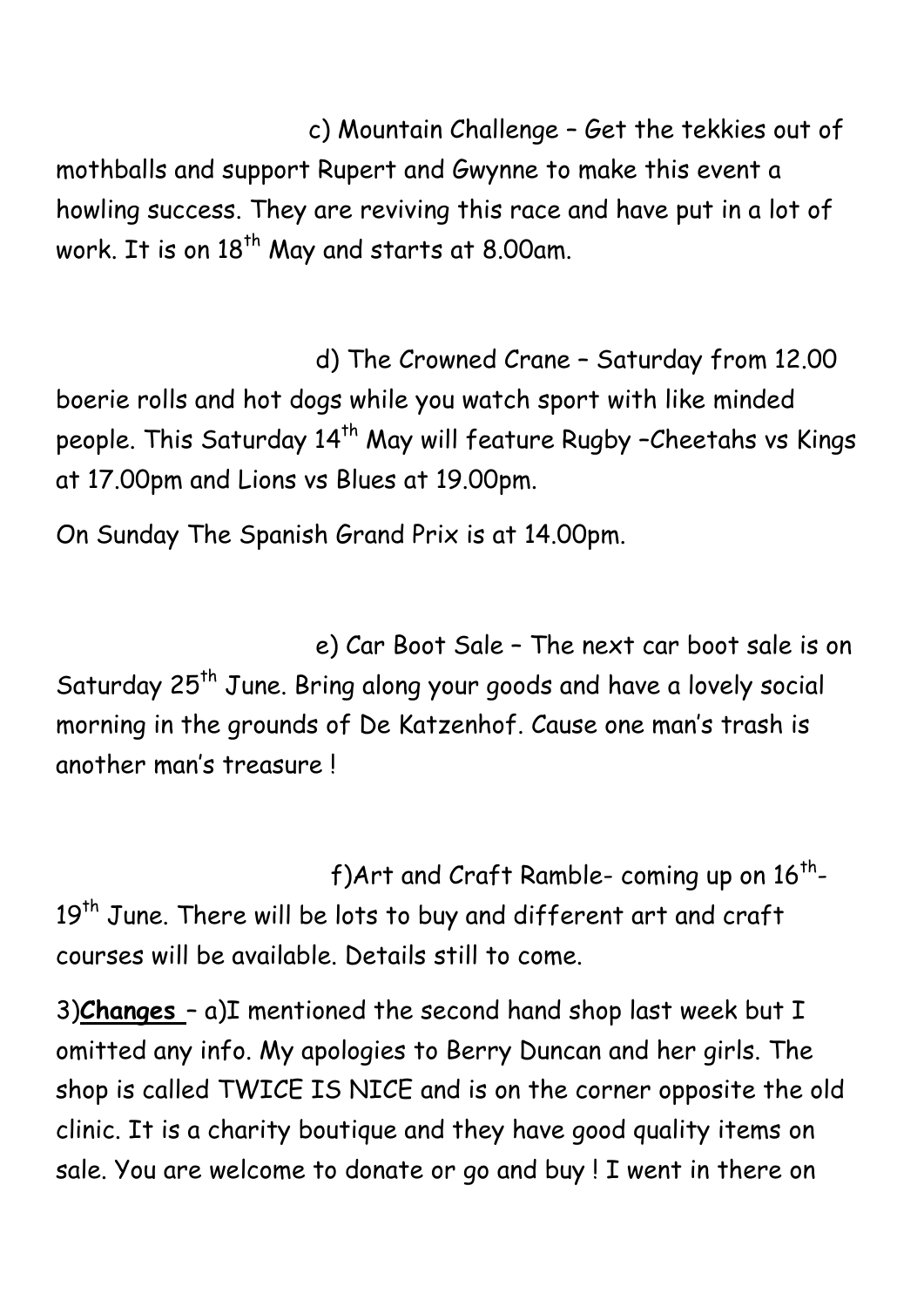Saturday and they were really busy. Good luck girls- I hope you do really well. They are open Fridays and Saturday mornings.

 b) Danny of Birdsong fame is back in town. He is running a Recruitment Agency from home specialising in hospitality. All the best Danny !

 c)Hanneli and Len have named their new venture DE OUDE MELKSTAL . They will be doing meals and specials. There will be no pub so you will need to B.Y.O.

 d) Welcome back Sharmaine ! Sharmaine has taken over the Stasie. At the moment she has just opened the bar but also has the coffee pot going ! What a lovely way to spend a warm sunny morning/afternoon on the deck enjoying a cup of coffee or swigging some wine and watching the vlei !

e) MOOI – is now located on the Bistro premises

4) **Heritage Quilt** – The draw for this quilt took place with the Whacky Knitters on Tuesday and the beautiful quilt was won by Magriet De Bruin from Pretoria. Well done Magriet. I hope you have many happy hours enjoying your quilt.

5)**LITTER** – A big issue for all of us. I was thrilled when I heard that Carol Preston is starting a long term project to sort out the litter in Wakkerstroom. She will be involving schools, educators, the local council and hopefully lots of help from the community. We wish you luck Carol – a litter free town would be awesome.

6) **ON WAY TO RECOVERY** – I bumped into Rosmarie Weber in town and it was lovely to see her up and about and back home again.

7) **UTHAKA** – the horse racing sounds like it was a huge success. The council cut a track in some fields on the Newcastle road and much fun